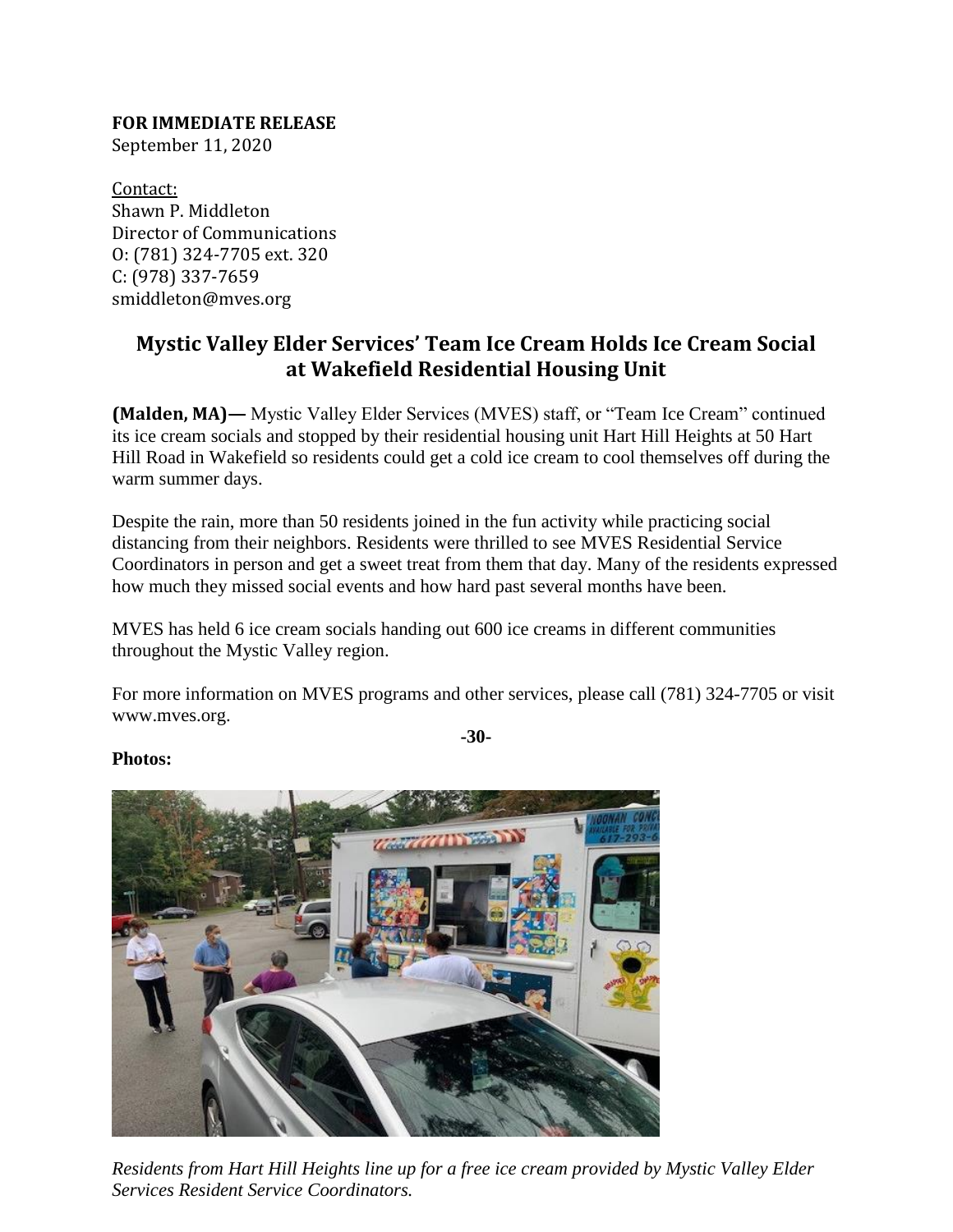

*A resident from Hart Hill Heights is getting ready to enjoy her free ice cream.*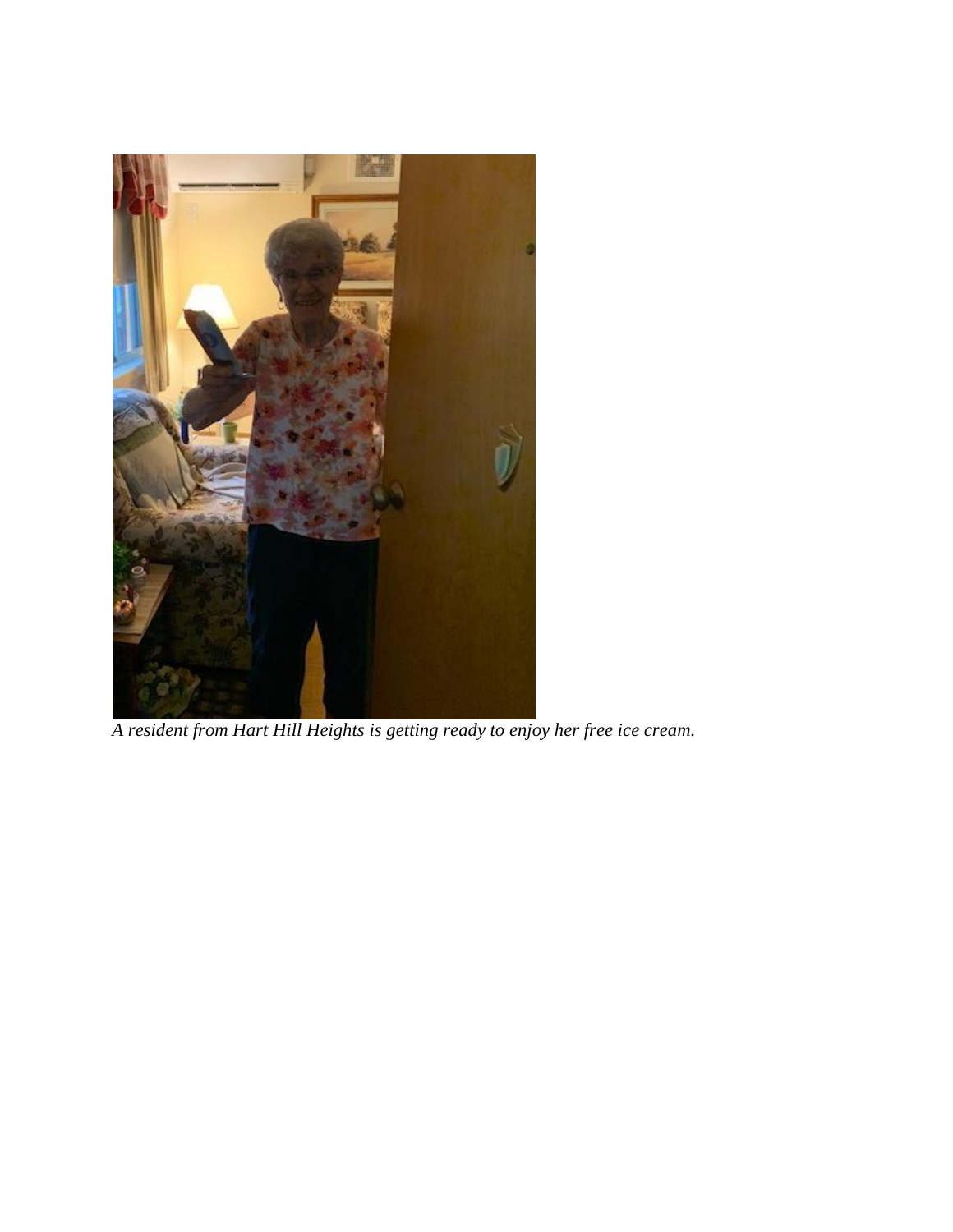

*Mystic Valley Elder Services Resident Service Coordinator Terri Fitzgerald hands out a free ice cream to a Hart Hill Heights resident.*